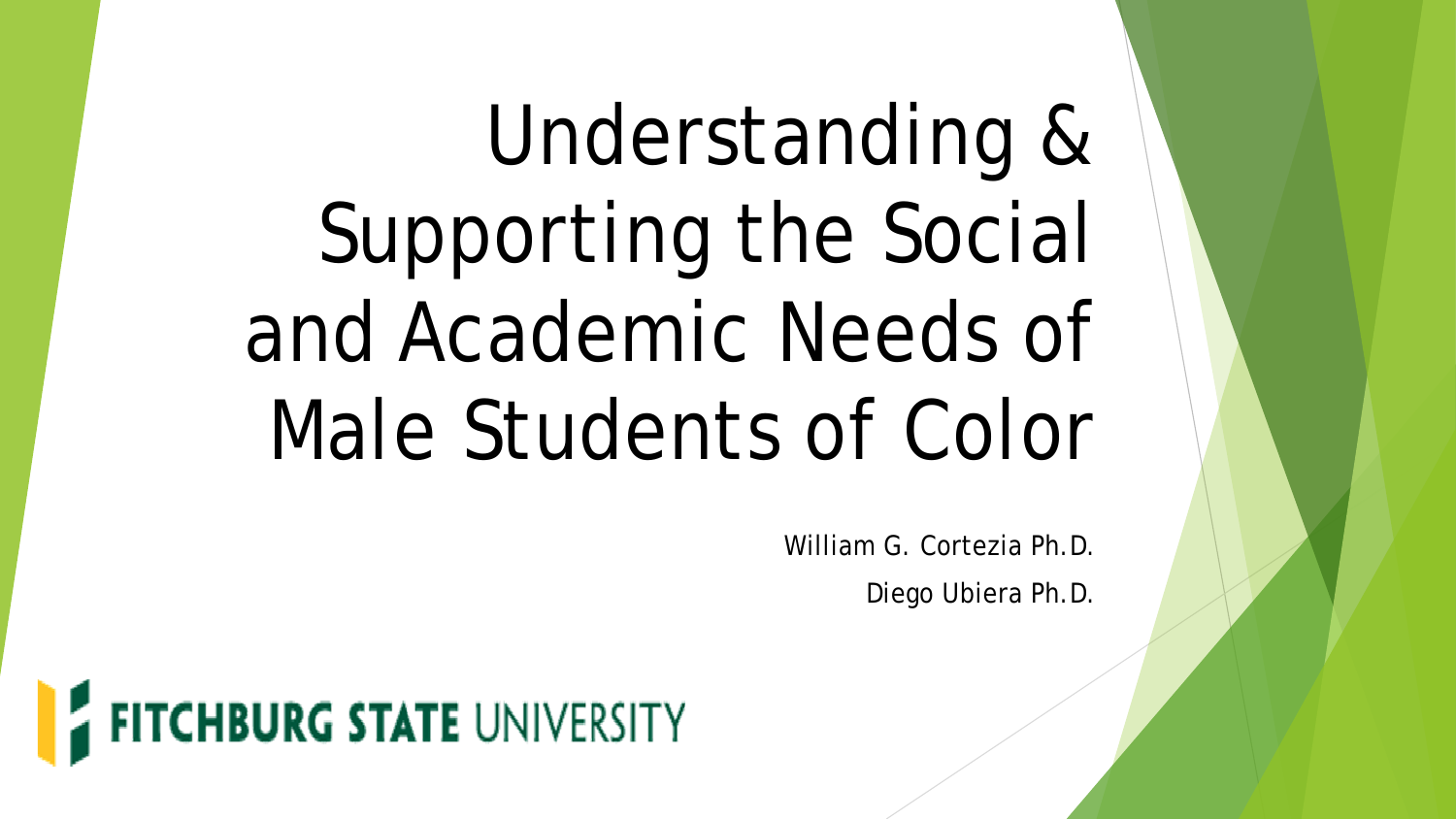#### Understanding and Supporting the Social and Academic Needs of Male Students of Color

- Data Collection from the following institutions:
- **1. University of the South (S) – 8,000 students – Private – NCAA Div. 2**
- **2. The Midwestern University (MW) – 26,000 students – Public - NCAA Div. 1**
- **3. A Midwestern University (MW2) – 28, 000 students – Public – NCAA Div. 1**
- **4. University of the Northeast (NE) – 10, 000 students – Public - NCAA Div. 3**
- $\triangle$  Subjects: Male Students of color athletes and non-athletes
- $\div$  Two (2) universities had data collected 2008 (S) & (MW2)
- $\cdot$  Two (2) universities had data collected in 2018 (MW) & (NE)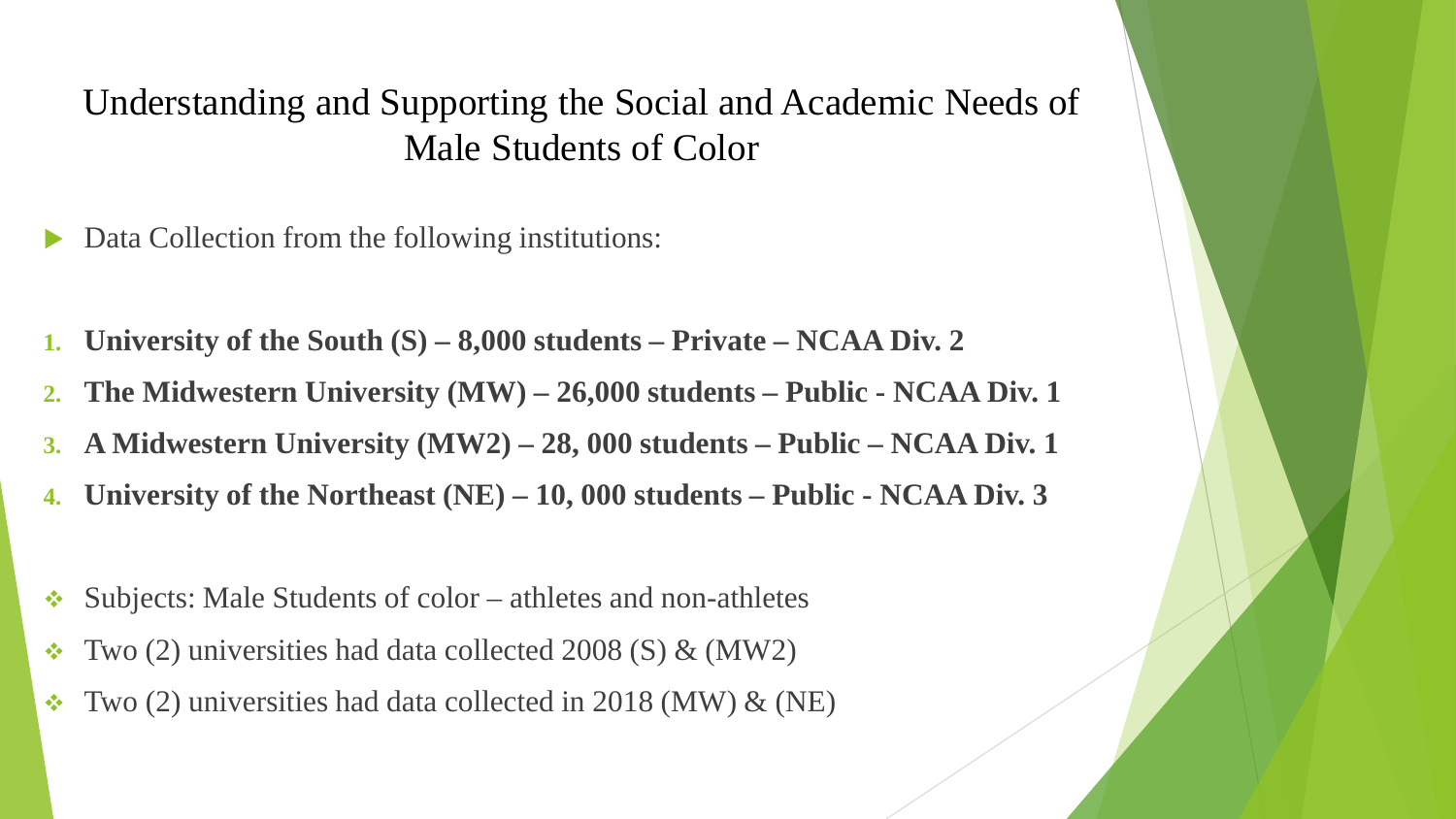## Discussion:

- **1. Academic factors of success;**
- **2. Social factors of success;**
- **3. General Findings;**
- **4. Reflection.**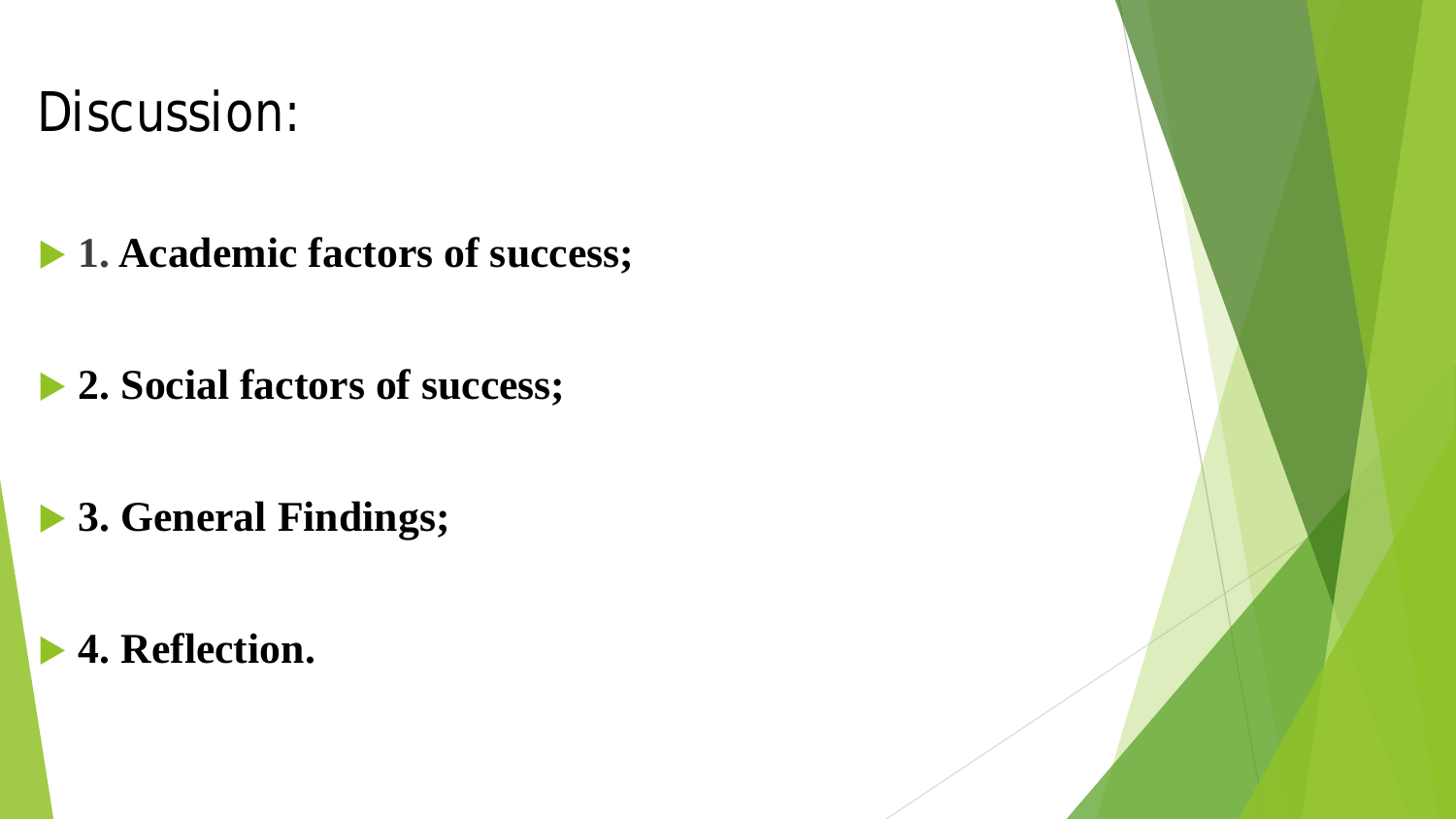### Academic factors of success are:

1. Participation in recruitment and retention programs that focus on the **academic, professional and social development** of the minority students;

**2. Personal and professional relationships with MAJORITY AND MINORITY** faculty and staff, and ethnic peers;

**3. Access to resources** through Student Services to facilitate collaboration among faculty and peers;

**4. Access to EFFICIENT academic and career advising**.

5. Perception of the institutional emphasis on encouraging contact among students from **DIFFERENT** economic, social, and ethnic backgrounds.

(Yes! This falls under academia!)  $\odot$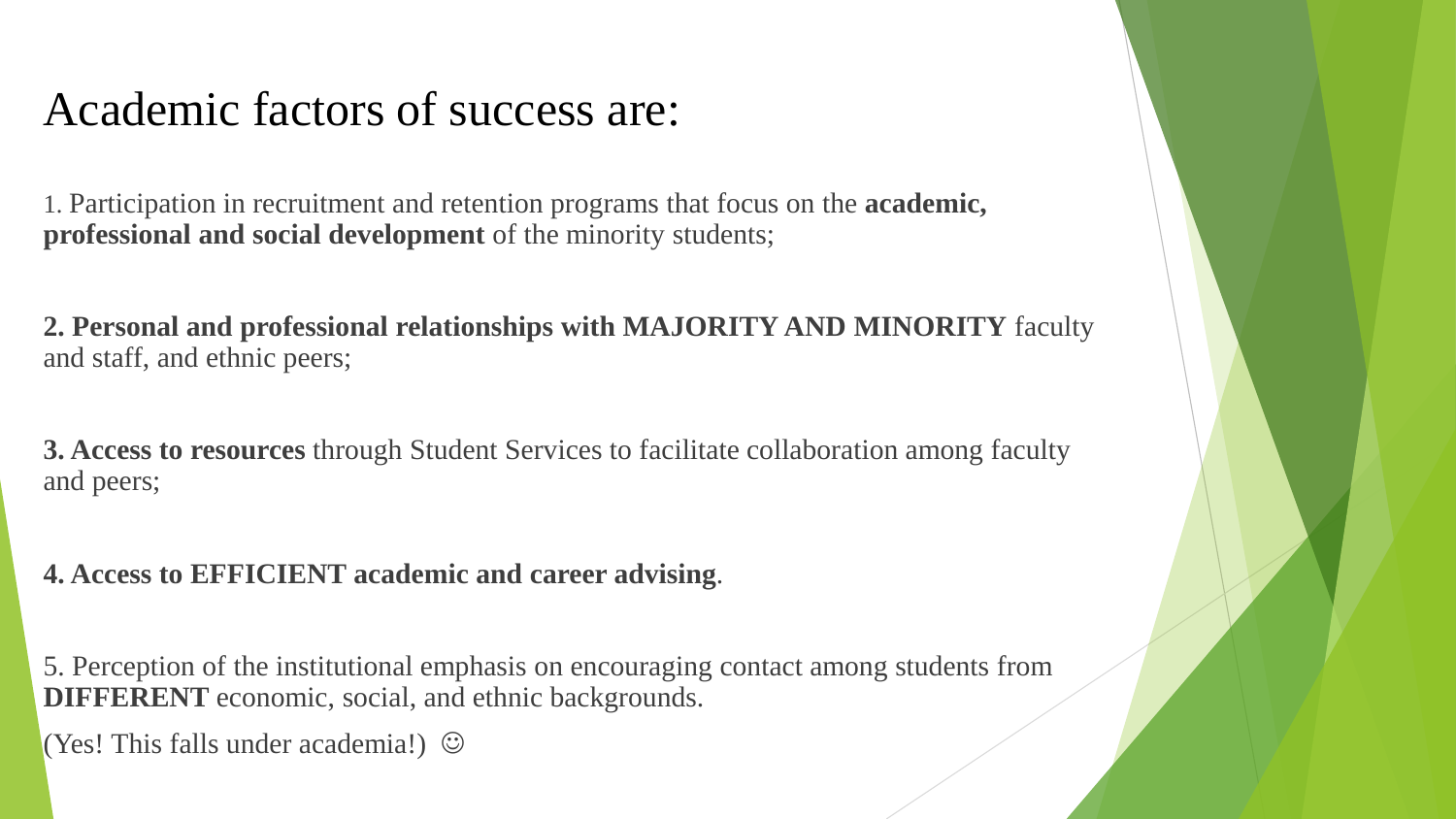## **Social factors of success are:**

1. Participation in Ethnic and culturally based student organizations to **promote community building and a sense of belonging among ethnic peers;**

**2. SUPPORT NETWORKS** comprised of family and friends for academic and emotional support;

3. Participation in **DISCIPLINE AND COLLEGE SPECIFIC ORGANIZATIONS** to ensure **PROFESSIONAL** and **CAREER DEVELOPMENT**;

4. Access to and participation in **WELLNESS PROGRAMS** to generate **physical and emotional health**.

5. Engagement in **profound conversations with colleagues of a different ethnicity than their own**.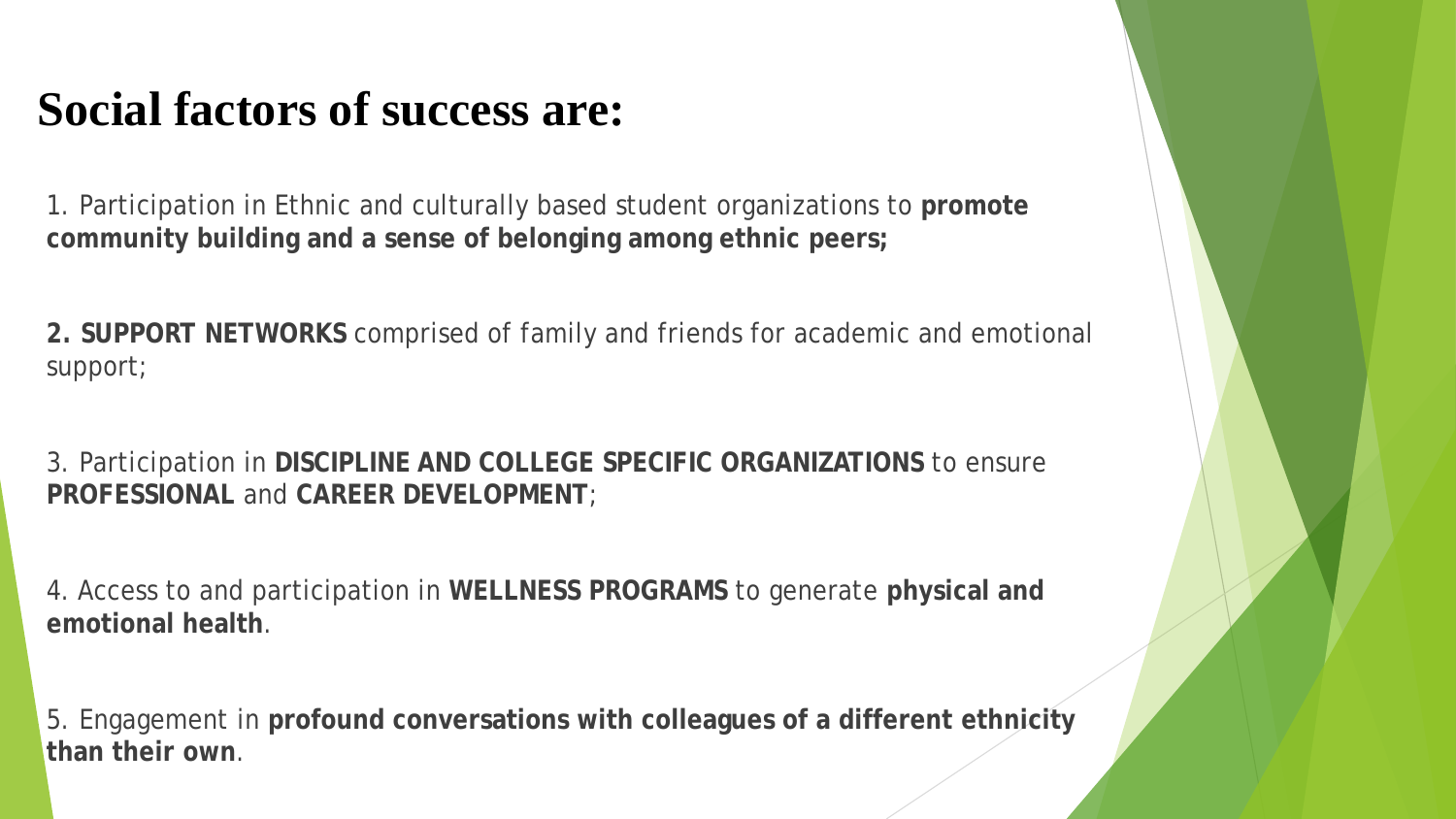## **General Findings: Five Factors (1 of 3)**

**Factor 1 - Challenges:**

- **★** Feelings of isolation
- $\div$  Feelings of alienation disconnection
- Constant struggle to the demystification of stereotypes
- Minimal relationship with faculty and staff
- Lack of academic and social preparation knowledge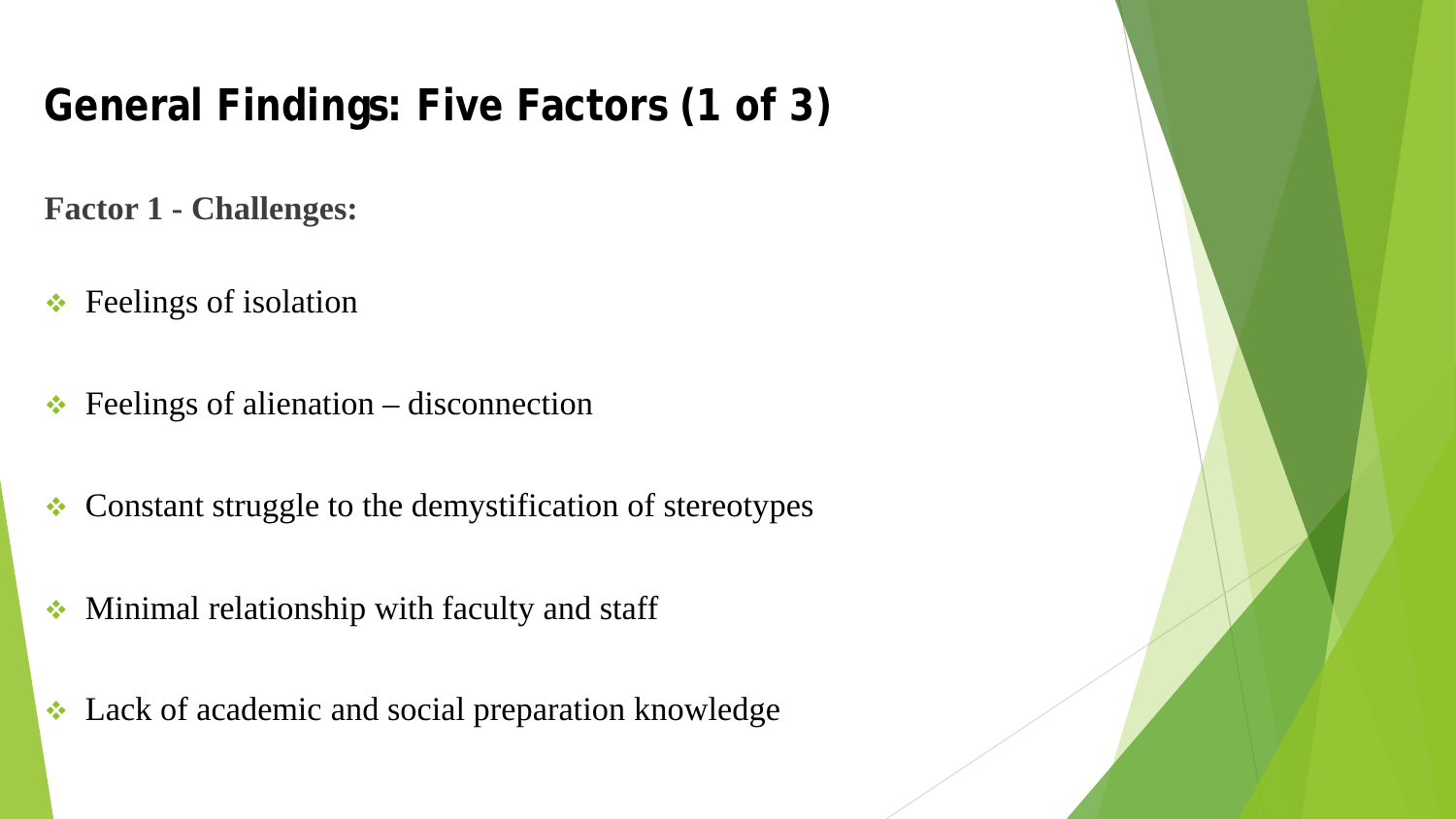#### **General Findings: Five Factors (2 of 3)**

**Factor 2 - Academic advising:** 

- The lack of personal attention given to the needs of the individual student in the center of all this disconnection.
- $\cdot$  If an advisor is the initial link/support to academic and career resources, as well as the student's first point of contact at the university, this relationship needs to be symbiotic in order for the student to navigate through the institutional system and graduate.

 $\cdot \cdot$  First rule of pedagogy: get to know your people!  $\odot$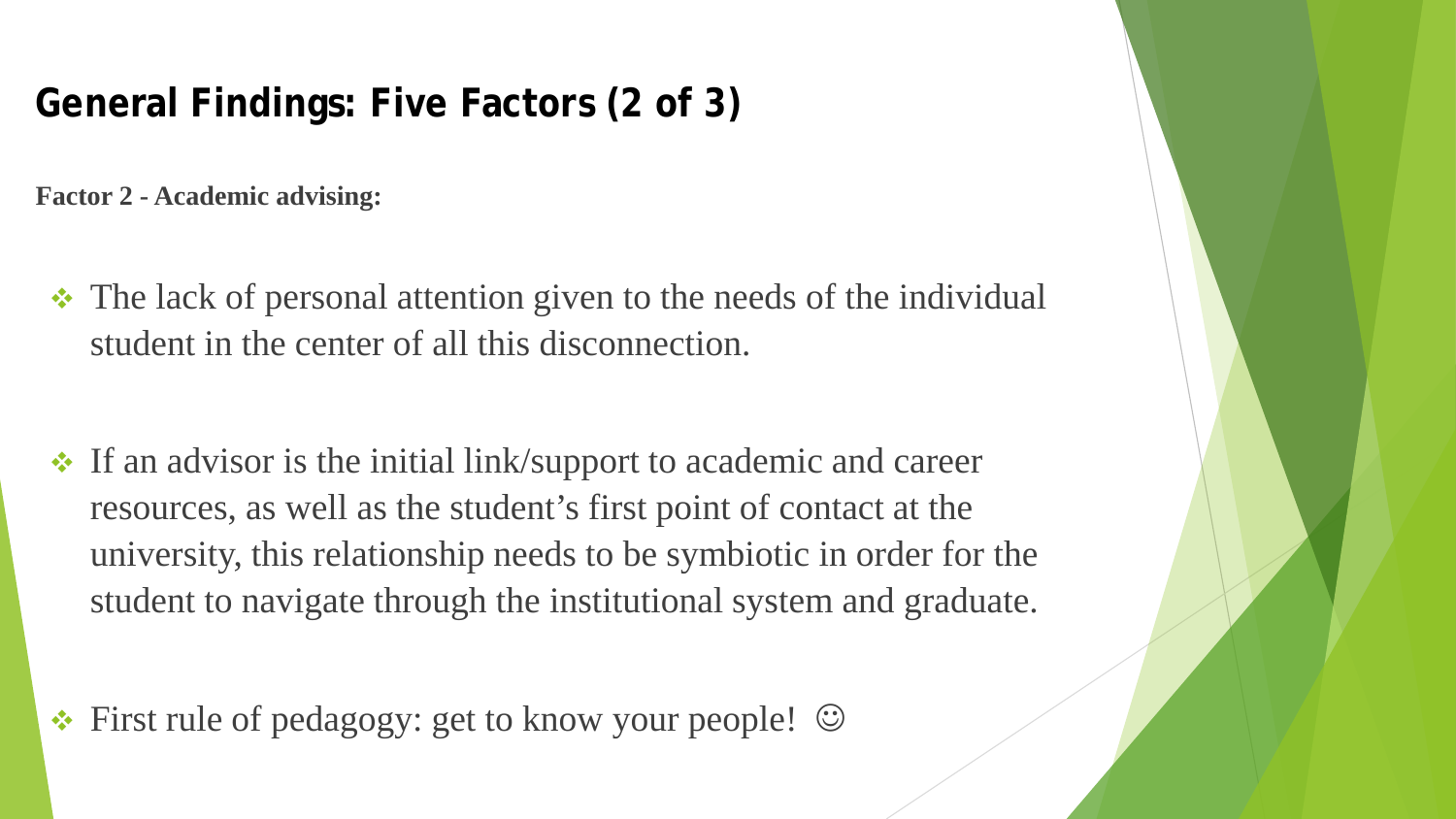**General Findings: Five Factors (3 of 3)**

**Factor 3 - The QUALITY and QUANTITY of INVOLVEMENT** in the social and academic factor of the university community is **CRUCIAL** to the **SUCCESS** and **RETENTION** of students of Color at these predominantly white institutions.

**Factor 4** - The university as an institution need to work in collaboration to meet the **HOLISTIC** needs of a diverse population of underrepresented ethnic population.

**Factor 5** - Agents at **ALL LEVELS of the institution must be proactive** in fostering the academic and social inclusion of this subset of the student body.